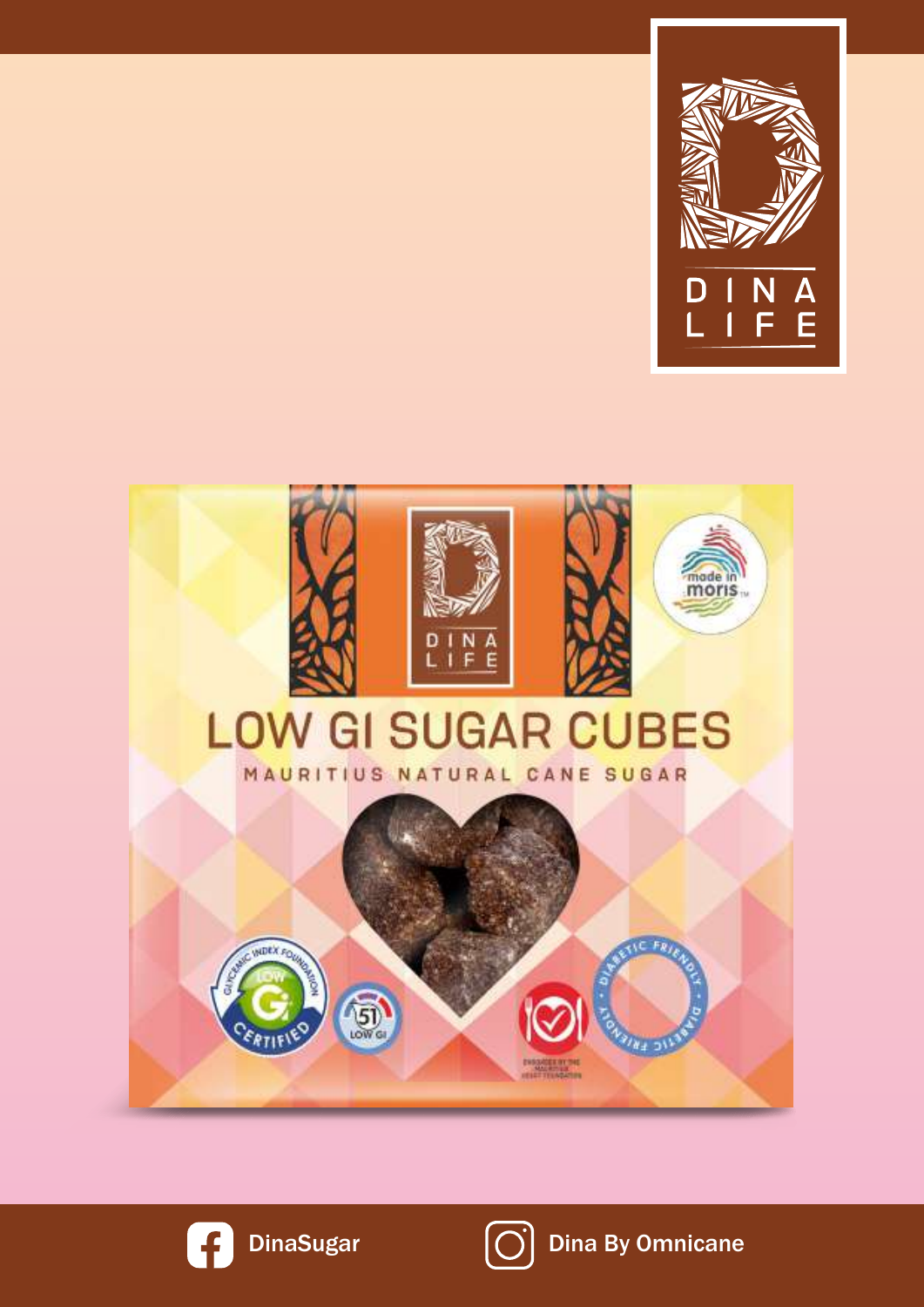## WHAT IS LOW GI ?<br>Recall the contract of the contract of the contract of the contract of the contract of the contract of the contract of the contract of the contract of the contract of the contract of the contract of the co



The Glycemic Index measures and ranks various foods by how much they cause blood sugar levels to rise. Research shows that a low Glycemic Index diet decreases fasting blood sugar levels. Low Glycemic Index foods are those that score below  $55$ on the Glycemic Index Chart.  $L$  score  $\mathbf{v}$ **25 cl**

### DINA LIFE LOW GI – Good for the JINA LIFE LOW GI – GOOD TOF THE<br>whole family and for diabetics!

cubes in hot water. In hot water water

Dina Life Low GI sugar cubes, a new diabetic friendly natural sugar, made in Mauritius, has been developed through extensive research and development by Omnicane.  $\cdots$ 

- Contains a high level of Antioxidants and tastes delicious.
- Provides slow energy release which contributes to the good management of blood sugar levels.
- Recommended for families, health conscious and sporty individuals who want sustainable energy and feel fuller for longer. s, nealth c

#### DINA LIFE LOW GI

Blood glucose levels after eating high GI foods vs. Dina Life Low GI Sugar Cubes



#### almond milk or other International and Local product validations

**1** Dina Life Low GI sugar has been approved and endorsed by: approvou unu onuoroou wy:

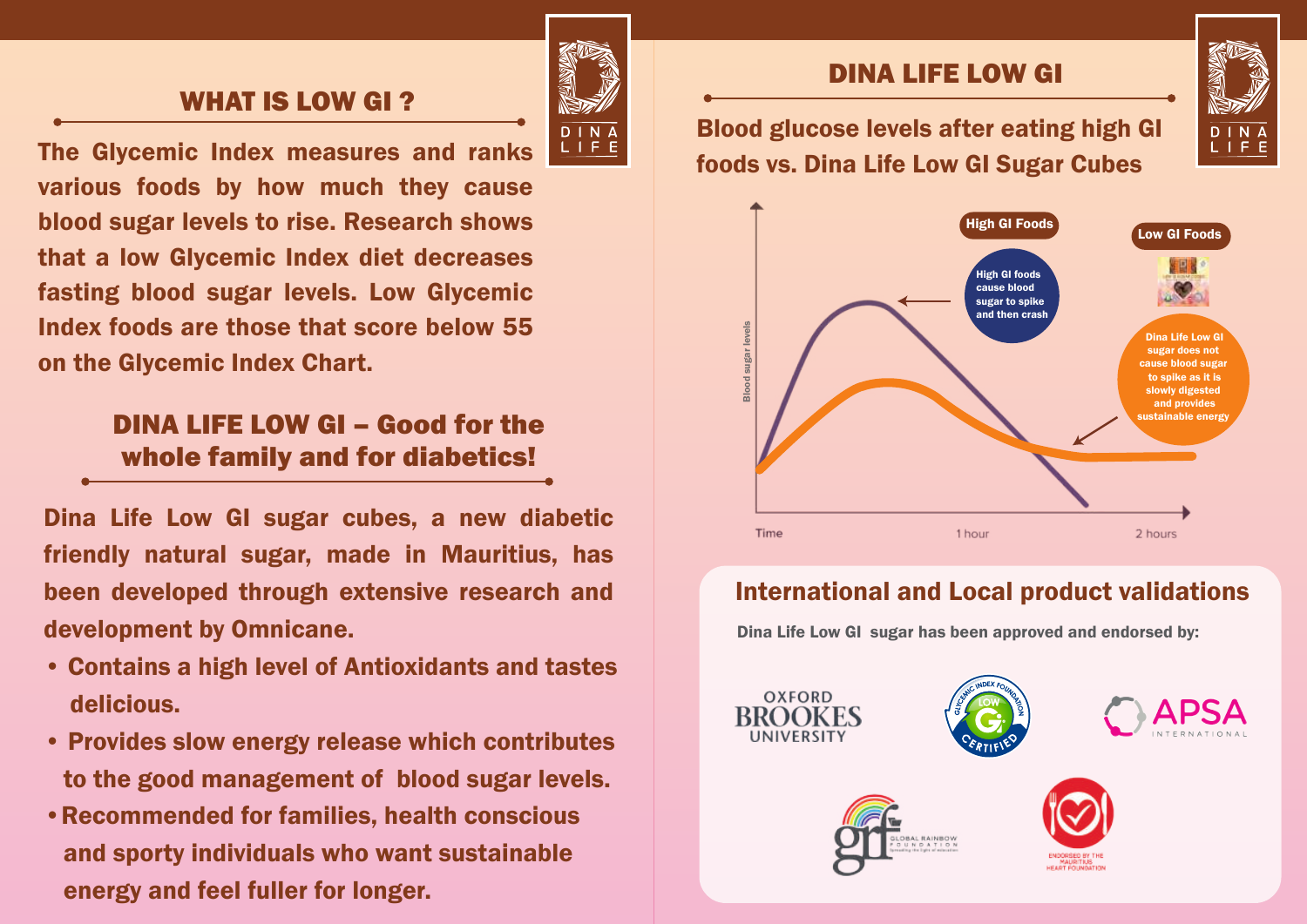#### WHY FOLLOW A LOW GI DIET ? TESTIMONIAL



Manages weight by controlling appetite and delaying hunger (fuller for longer)



Contributes to reducing the risk of developing type 2 diabetes and heart disease



Improves concentration



Fuels the body for longer, sustainable energy (slow energy release)



Increases physical performance by extending endurance



Good for the whole family and tastes delicious





#### JEAN MARIE RICHARD

" *I am Jean Marie Richard, a radio host at Radio One in Mauritius and have been a diabetic for the past 25 years. Since i started to consume Dina Life Low GI sugar, i have rediscovered the natural taste and aroma of sugar and it has amazingly kept my HBA1c within acceptable levels constantly "*

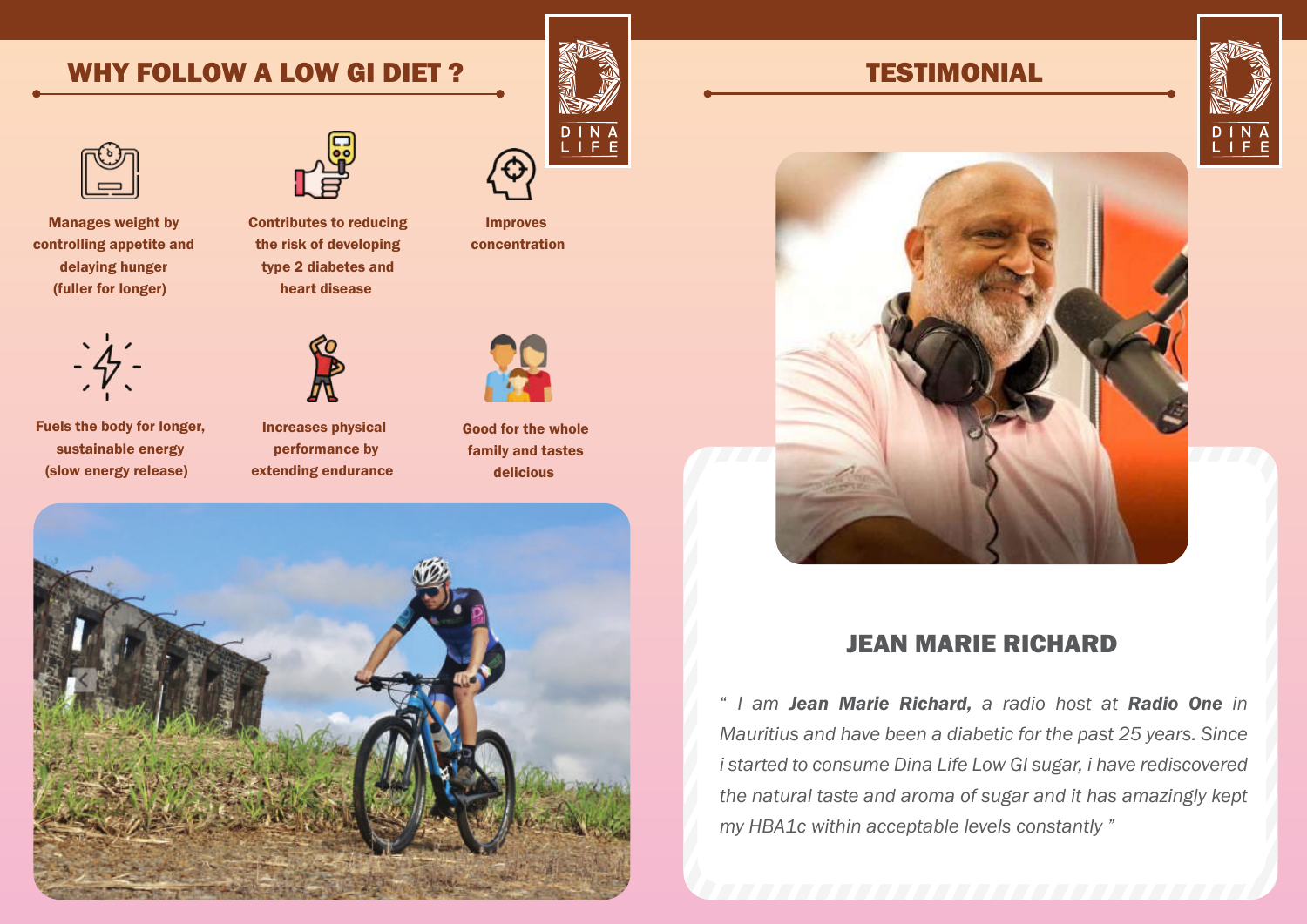### RECIPE

### **Cocktails**



| <b>INGREDIENTS</b> | <b>QUANTITY</b> |
|--------------------|-----------------|
| Black tea          | $25$ cl         |
| Lemon juice        | 8 cl            |
| Low GI syrup       | 16 cl           |

- cubes in hot water.
- in the cocktail

- Brew the black tea in hot water for 5-10 mins and let
- Add the tea, lemon juice and Low GI sugar in a shaker.
- 
- Garnish with a dry or fresh

# external glucose levels after the contract of the contract of the contract of the contract of the contract of the contract of the contract of the contract of the contract of the contract of the contract of the contract of



#### **INGREDIENTS**

- **1** Cup of oatmeal
- **2** Cups of unsweetened almond milk or other non-dairy milk
- **1** Medium banana, mashed **bung to both memory**
- **1/2** Teaspoon vanilla extract
- **1/2** Teaspoon ground cinnamon
- **1** Pinch of salt
- **2** *DINA LIFE Low GI* sugar cubes

# Method of preparation

- International and Local product values of the Local product values of the Meat to medium/high. - Combine all ingredients in a small saucepan and reduce
	- Bring to boil. Then lower the heat to low/medium and stir continuously for about 3-5 minutes while the oatmeal cooks and thickens.
	- Once the oatmeal reaches the desired consistency, remove from heat, garnish with your favourite fruit, and serve immediately.